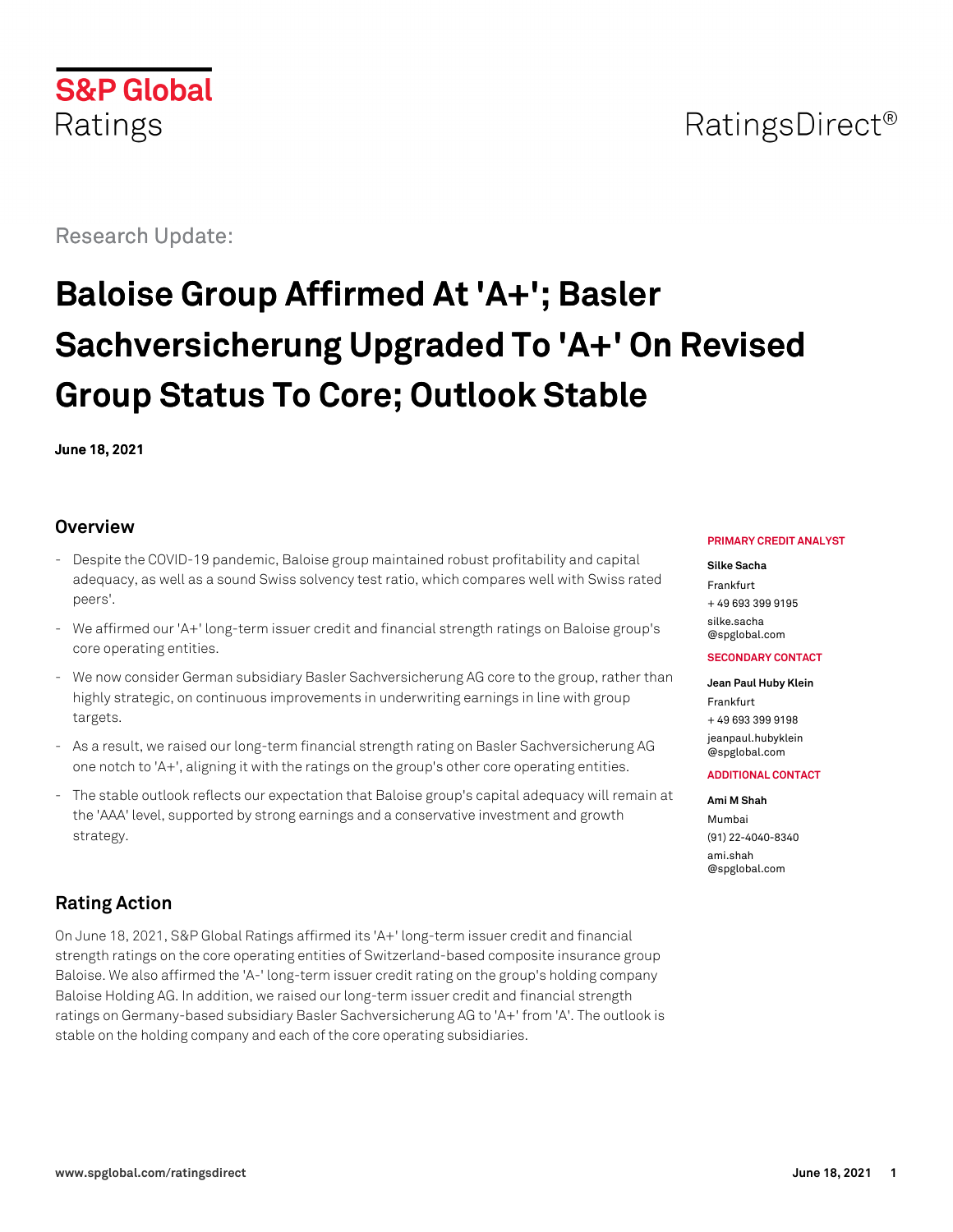## **Rationale**

The affirmation reflects sound earnings from the group's diversified operations and its sustainable capital adequacy, at the 'AAA' level as per our capital model, despite challenging operating conditions in 2020.

In our view, the group's combined ratio (loss and expense) has remained relatively strong compared to peers'. The impact of COVID-19 claims on underwriting in 2020, with a combined ratio of 91.2%, was only 2% and partly offset by better claims performance in motor business. Although, business volume and net income contracted in 2020, they remained in line with our expectations and we expect they will likely increase amid our overall forecast of an improved macroeconomic environment in 2021 and 2022. We expect net income of more than Swiss franc (CHF) 500 million annually during this period, which is in line with the average net income over the past five years.

Baloise is a multiline insurance group that benefits from operating in wealthy and diversified economies. It has a strong foothold in its core markets--Switzerland, Belgium, Germany, and Luxembourg. We believe the group has a diverse product portfolio, offering life and property/casualty (P/C) insurance products in its core markets. However, we believe that life earnings are pressured by the challenges of low interest rates, especially in the domestic market. That said, the group is focusing on biometric and less interest-rate-sensitive life products. Baloise benefits from earnings diversification in its banking and asset management business, which contributed about 15% of EBIT in 2020. We also think Baloise's foray into noninsurance business will support earnings diversification, but we don't expect a meaningful contribution in the medium term.

As such, capitalization at year-end 2020 was very robust, with capital adequacy above the 'AAA' level, under S&P Global Ratings' capital model, and at 186% under local regulation (Swiss Solvency Test; SST). We believe, the group's capital position is supported by sustained, sound retained earnings and its conservative investment strategy. We have a favorable view of the group's risk management framework, which we consider to help reduce risk. Therefore, we expect that capital will remain above the 'AAA' benchmark over 2021-2023.

We have revised German subsidiary Baloise Sachversicherung AG's group status to core from highly strategic following consistent performance improvements in the past three years. After changes in the business mix, restructuring, and exiting loss-making hospitality insurance, the German subsidiary's combined ratio has improved since 2018 to less than 100%. Despite the pandemic and some exposure to the affected business lines, such as business interruption, the German subsidiary continued to report positive underwriting income with a combined ratio of 94.9% in 2020 (after 90.9% in 2019). We expect the combined ratio will stay in line with the group's target of 90%-95% for 2021-2023 and we now see the entity as highly integrated and a more stable earnings provider, with Germany a core market in Baloise's group strategy.

## **Outlook**

The stable outlook reflects our expectation that Baloise will maintain its capital adequacy comfortably at the 'AAA' level, according to our capital model. Sound earnings, which will recover to at least CHF500 million per year in 2021–2023, an unchanged dividend policy, and a consistent conservative investment and growth strategy support our view.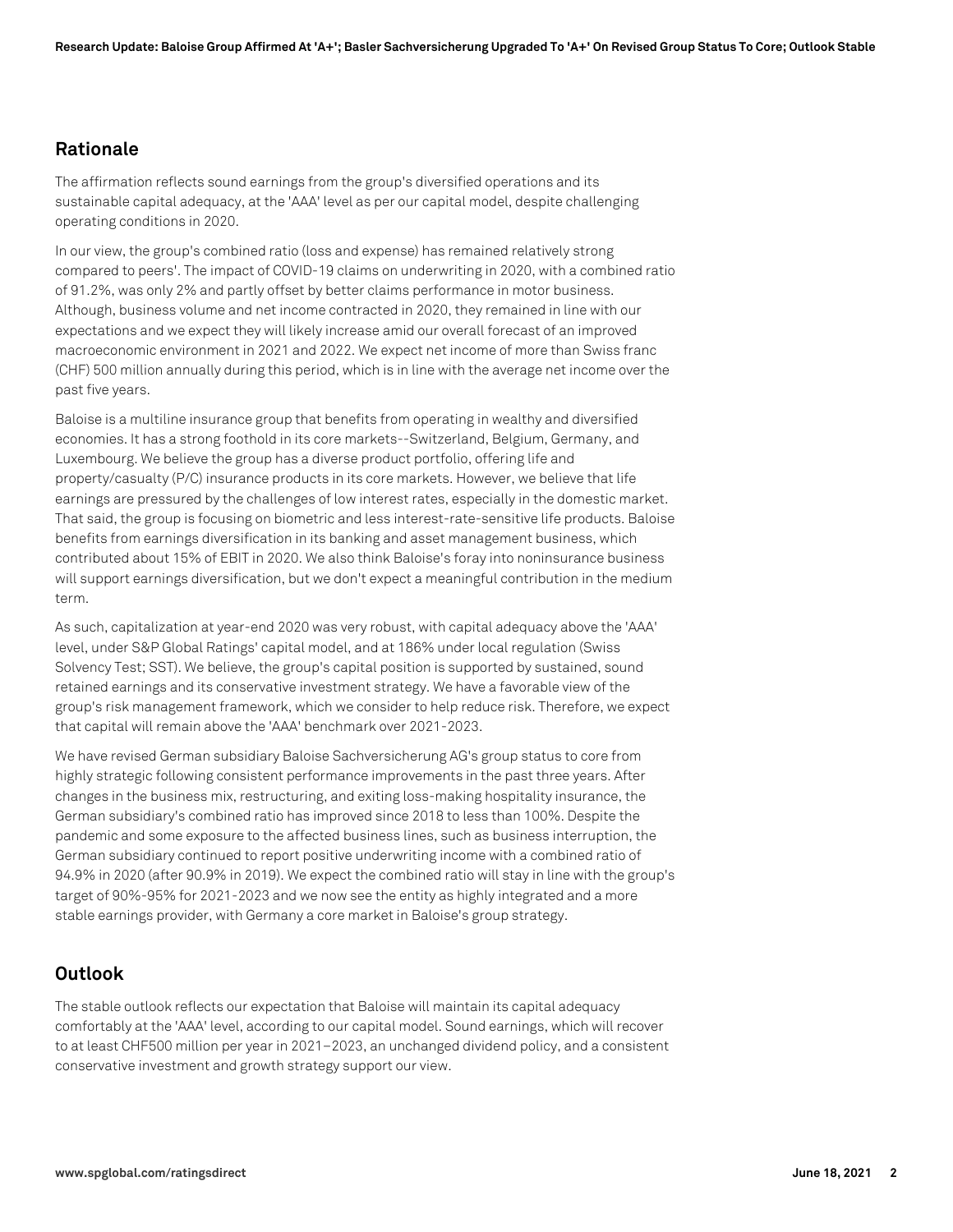#### **Downside scenario**

We could lower the ratings over the next 24 months if the group's capital weakens over a prolonged period because of significantly lower-than-expected retained earnings or a shift toward a more aggressive risk appetite in terms of acquisitions, growth, and product offering.

#### **Upside scenario**

We see limited rating upside in the next 24 months. We could take a positive rating action if Baloise's competitiveness improves substantially through higher earnings contributions from countries other than Switzerland, or from noninsurance business. This also assumes the group will maintain its current capitalization, risk profile, and earnings stability.

# **Ratings Score Snapshot**

| <b>Business Risk Profile</b>     | Strong           |  |
|----------------------------------|------------------|--|
| Competitive position             | Strong           |  |
| <b>IICRA</b>                     | Low risk         |  |
| <b>Financial Risk Profile</b>    | <b>Excellent</b> |  |
| Capital and earnings             | Excellent        |  |
| Risk exposure                    | Moderately low   |  |
| Funding structure                | Neutral          |  |
| Anchor*                          | $a+$             |  |
| <b>Modifiers</b>                 | $\mathbf 0$      |  |
| Governance                       | Neutral          |  |
| Liquidity                        | Exceptional      |  |
| Comparable ratings analysis      | 0                |  |
| <b>Financial Strength Rating</b> | A+               |  |

\*This is influenced by our view of the group's narrower earnings focus on the domestic markets compared to higher-rated peers with broader earnings diversification.

# **Related Criteria**

- General Criteria: Group Rating Methodology, July 1, 2019
- General Criteria: Hybrid Capital: Methodology And Assumptions, July 1, 2019
- Criteria | Insurance | General: Insurers Rating Methodology, July 1, 2019
- General Criteria: Principles Of Credit Ratings, Feb. 16, 2011
- Criteria | Insurance | General: Refined Methodology And Assumptions For Analyzing Insurer Capital Adequacy Using The Risk-Based Insurance Capital Model, June 7, 2010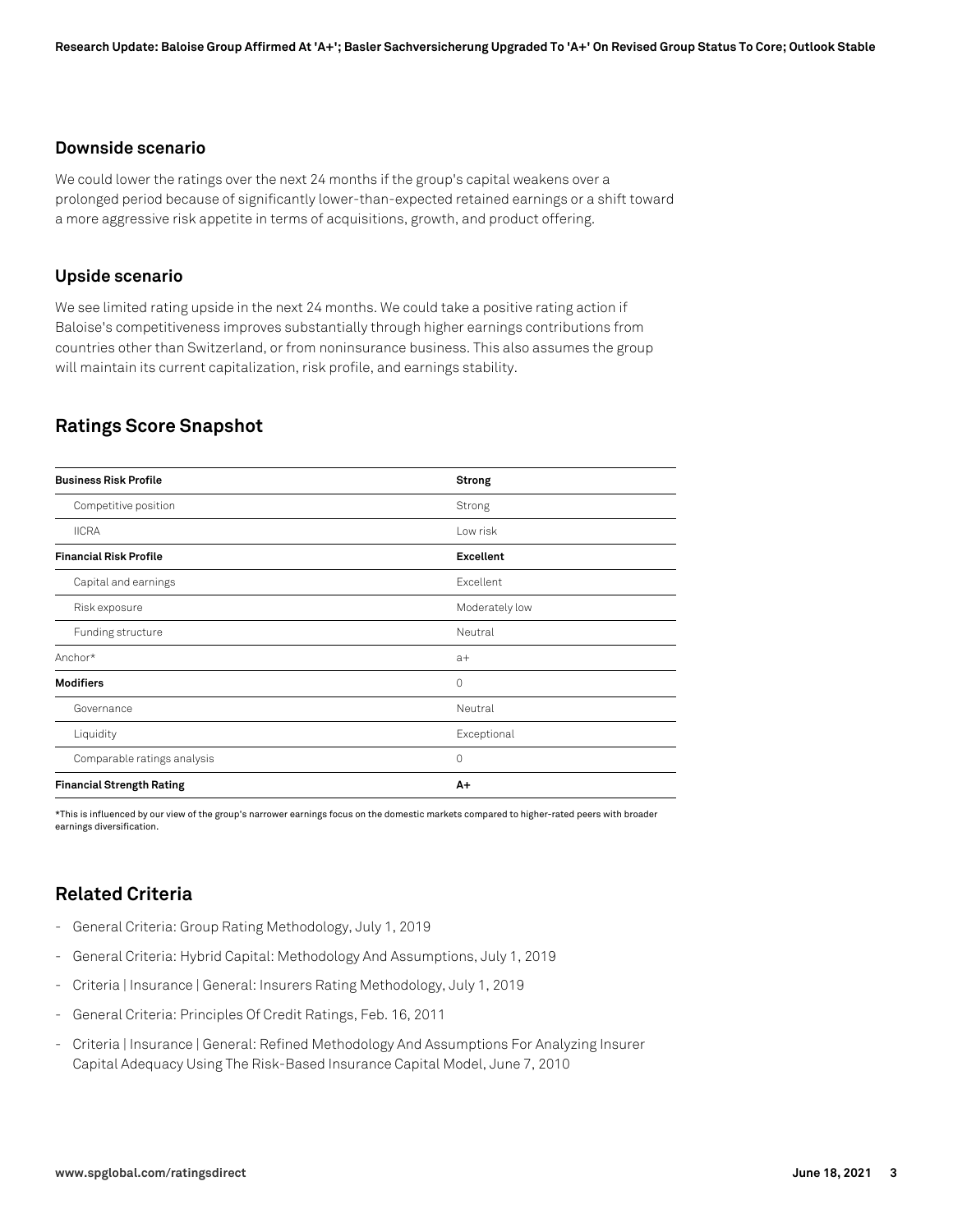# **Ratings List**

| <b>Ratings Affirmed</b>            |                            |      |
|------------------------------------|----------------------------|------|
| <b>Baloise Holding AG</b>          |                            |      |
| Issuer Credit Rating               | $A$ -/Stable/--            |      |
| <b>Baloise Belgium N.V.</b>        |                            |      |
| <b>Basler Versicherung AG</b>      |                            |      |
| <b>Basler Leben AG</b>             |                            |      |
| Issuer Credit Rating               | $A+$ /Stable/--            |      |
| <b>Baloise Belgium N.V.</b>        |                            |      |
| <b>Basler Versicherung AG</b>      |                            |      |
| Financial Strength Rating          | A+/Stable/--               |      |
| <b>Basler Leben AG</b>             |                            |      |
| Junior Subordinated                | А-                         |      |
| <b>Upgraded; Outlook Action</b>    |                            |      |
|                                    | To                         | From |
| <b>Basler Sachversicherungs AG</b> |                            |      |
| Issuer Credit Rating               | A+/Stable/-- A/Positive/-- |      |
| Financial Strength Rating          | A+/Stable/-- A/Positive/-- |      |
|                                    |                            |      |

Certain terms used in this report, particularly certain adjectives used to express our view on rating relevant factors, have specific meanings ascribed to them in our criteria, and should therefore be read in conjunction with such criteria. Please see Ratings Criteria at www.standardandpoors.com for further information. A description of each of S&P Global Ratings' rating categories is contained in "S&P Global Ratings Definitions" at https://www.standardandpoors.com/en\_US/web/guest/article/-/view/sourceId/504352 Complete ratings information is available to subscribers of RatingsDirect at www.capitaliq.com. All ratings affected by this rating action can be found on S&P Global Ratings' public website at www.standardandpoors.com. Use the Ratings search box located in the left column. Alternatively, call one of the following S&P Global Ratings numbers: Client Support Europe (44) 20-7176-7176; London Press Office (44) 20-7176-3605; Paris (33) 1-4420-6708; Frankfurt (49) 69-33-999-225; Stockholm (46) 8-440-5914; or Moscow 7 (495) 783-4009.